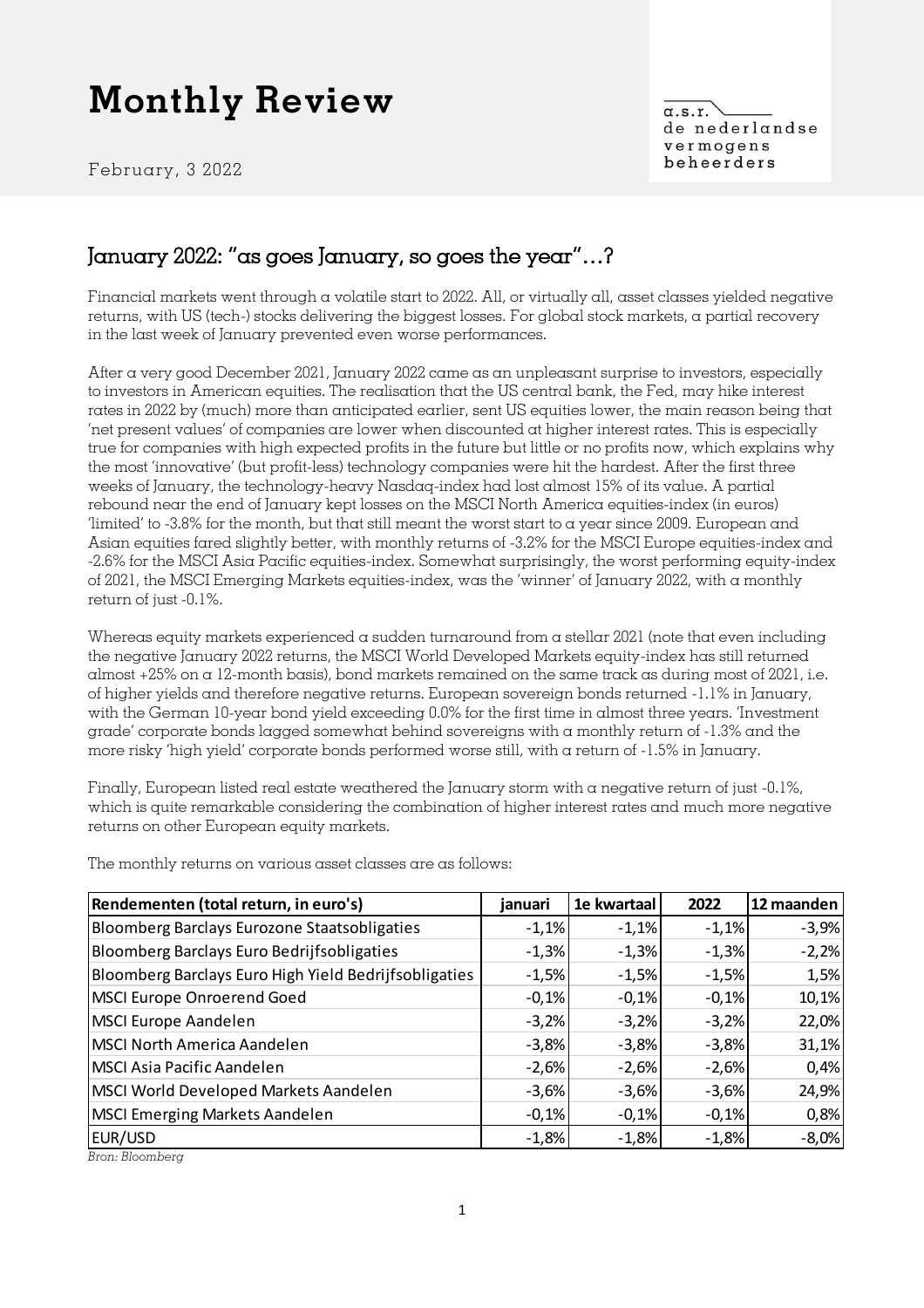February, 3 2022

 $\alpha$ .s.r. de nederlandse vermogens beheerders

#### *'A sudden change of scenery': from monetary policy loosening to monetary policy tightening*

There appears to be one overriding reason for the turmoil on financial markets in January 2022: the socalled 'Powell pivot', i.e. the expected turnaround in the US Fed policy stance from monetary loosening to tightening. Still just a few weeks ago, financial markets were expecting the Fed to start increasing interest rates in 2022, but only at a leisurely pace of two, or maybe three rate hikes of 0.25% each. After the freshly re-appointed Fed Chairman Jerome Powell had stated by late November 2021 that the Fed no longer considered inflation to be 'transitory', he upped the ante in January 2022 by indicating that the Fed could start raising interest rates as early as March 2022, while at the same time halting the 'quantitative easing'-programme of asset purchases. Financial markets have since started pricing in at least five rate hikes by the Fed for this year, which would take the Fed funds rate from 0-0.25% today to around 1.25-1.5% by the end of 2022, with more to follow in 2023.

Even at this much increased pace of expected monetary tightening, the Fed could still be argued to be 'behind the curve'. Inflation in the US has now reached 7%, the highest level of inflation since the 'stagflationary' early 1980's. Core inflation (excluding volatile food and energy prices) has gone up to 5.5%, also the highest level in almost 40 years. Meanwhile the US labour market, the other target of the Fed's dual monetary policy mandate, appears to be on the verge of reaching 'full employment', although various indicators do offer somewhat contradictory signals as to exactly how tight the labour market is. At any rate, with inflation at 7% and unemployment below 4%, a base interest rate of 0% combined with still on-going 'quantitative easing' seems like an almost bizarrely inappropriate monetary policy stance.

Of course, the picture is expected to change somewhat during the course of 2022, as inflation may soon peak out if only due to 'base effects': it is now about a year ago that inflation (and economic growth) bottomed, and from here on the 'reference level' for year-on-year comparisons will move higher. In that scenario, the pace of monetary tightening as now foreseen by financial markets appears to be quite reasonable. However, in a less benign scenario the combination of higher consumer prices and an increasingly tight labour market may trigger a 'wage-price spiral', which the Fed may then find difficult to control without resorting to a much faster pace of interest rate increases, and thereby increasing the risk of triggering a recession.

#### *Where the Fed goes, the ECB will follow..?*

Whereas in the US the Fed may appear to be 'behind the curve', in the eurozone the ECB is facing a very similar, if not greater risk. So far, the ECB has been indicating that just like the Fed it will wind down its 'quantitative easing'-programmes in 2022, albeit at a much more gradual pace than the Fed. The ECB is expecting to stop its asset purchases only by the end of the year, and then to start hiking interest rates no sooner than early 2023. Financial markets are questioning whether this is a realistic scenario, and are now pricing in a first rate hike by the ECB in September 2022.

It remains to be seen whether the ECB will stand by its earlier statements, or at some point will be forced to adopt a more 'hawkish' stance. Much will depend on incoming inflation data in the next few months. According to the ECB's latest macro-economic forecasts from December 2021, eurozone inflation is expected to average 3.2% over 2022. With a starting point of 5% inflation as per December 2021, that would imply that inflation will have to start coming down soon. Unfortunately, so far there has been very little data to confirm that this is actually about to happen. The current high level of inflation in the eurozone is predominantly caused by higher energy prices, and despite the relatively favourable weather conditions these have not come down in January. On the contrary, both oil and gas prices have remained at well-above average levels, which is at least partly due to increasing tensions between Russia and Europe (and the US) over Ukraine. Although a large-scale military invasion of Ukraine by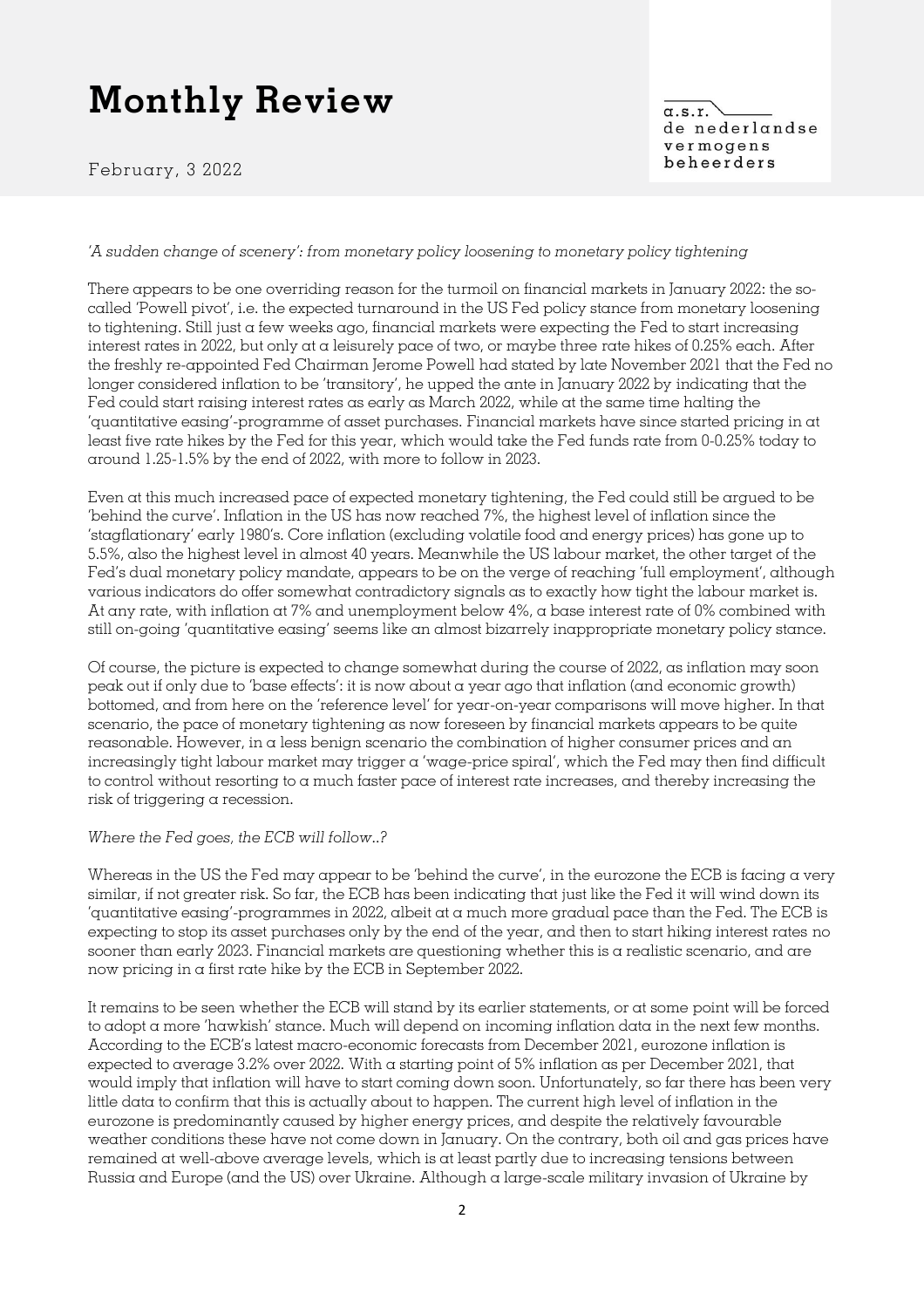February, 3 2022

 $\alpha$ .s.r. de nederlandse vermogens beheerders

Russia may not be the most likely scenario, so far there has also been no sign of de-escalation. Whatever the final outcome, it seems unlikely that the situation with regard to Ukraine will resolve itself soon. *In the eurozone higher energy prices are now the main source of inflation, but wage inflation may follow*

One more or less comforting (at least to the ECB) difference between US inflation and eurozone inflation is that so far higher consumer prices in the eurozone have not translated into much higher wage pressure. This may be partly due to structural differences between US and eurozone labour markets. Wages in the eurozone are more dependent on negotiated contracts between employers and labour unions than in the US, where workers in a tight labour market are much more likely (and quicker) to transfer to better-paying jobs. Of course, eventually wages in the eurozone are just as likely to adjust to higher prices as in the US, if labour markets were equally tight. At least at first sight, the US labour market appears tighter than that in the eurozone, with unemployment in the US currently at 4% and in the eurozone at 7%. However, the eurozone has never before (i.e. for at least 25 years) experienced an unemployment rate as low as 7%, so labour markets here are probably tighter than they may appear to be. It could therefore well be just a matter of time before higher prices in the eurozone are to feed through in higher wages, which would make the ECB's job of containing inflation all the more difficult.

#### *Inflation may be contained by higher interest rates, but what about economic growth?*

It is clear that for both the Fed and the ECB, as well as for many other central banks around the world, inflation is now the biggest issue. This is of course  $\alpha$  major change from just  $\alpha$  year ago, when fighting deflation was still the main challenge for central banks. At the same time, central banks will also want (or need) to consider the implications of monetary policy on economic growth. The good news is that, at least for now, the growth environment should not be a major worry. In the last quarter of 2021, the US economy grew at a 5.5% year-on-year rate, the eurozone at 4.6% and China at 4.0%. For all three major economies, this was well above expectations, as the negative impact of the Covid-pandemic on growth was less than feared.

Of course, it remains to be seen what the impact of the 'omicron'-variant on the world economy will be, since that variant only to started to spread at a very fast rate in early 2022. From that perspective, the Chinese economy appears to be most at risk, since the 'zero tolerance'-policy Chinese authorities have so far applied to the Covid-threat, may be difficult to sustain against the highly contagious 'omicron' variant, or only at considerable economic cost. It is partly for this reason that the IMF has recently downgraded its forecast for global economic growth in 2022 to  $\alpha$  still-respectable 4.4%, with China expected to be the worst-performing of the large economies in relative terms.

#### *'As goes January, so goes the year': usually a useless prediction, but maybe not so in 2022*

For financial markets, uncertainty over the inflation outlook and the prospect of higher interest rates were the main sources of turbulence in January 2022. Unfortunately, it is not very likely that these factors are going to go away any time soon. It therefore appears reasonable to expect that the assets and asset classes which are most negatively correlated to higher interest rates and which suffered the most in January, will remain the most at risk also in the coming months. In our view, this may not bode well for sovereign bonds, both in the US and the eurozone, as well as for those stocks and stock markets that have benefited most from low interest rates over the past few years. From that perspective, US stocks appear more vulnerable than eurozone stocks, and so-called 'growth' (e.g. technology) stocks more than 'value' (e.g. financials and energy) stocks. However, we do believe that in an environment of reasonable economic growth, high inflation and tighter monetary policy, equities as an asset class can be expected to perform better than bonds, at least in relative terms.